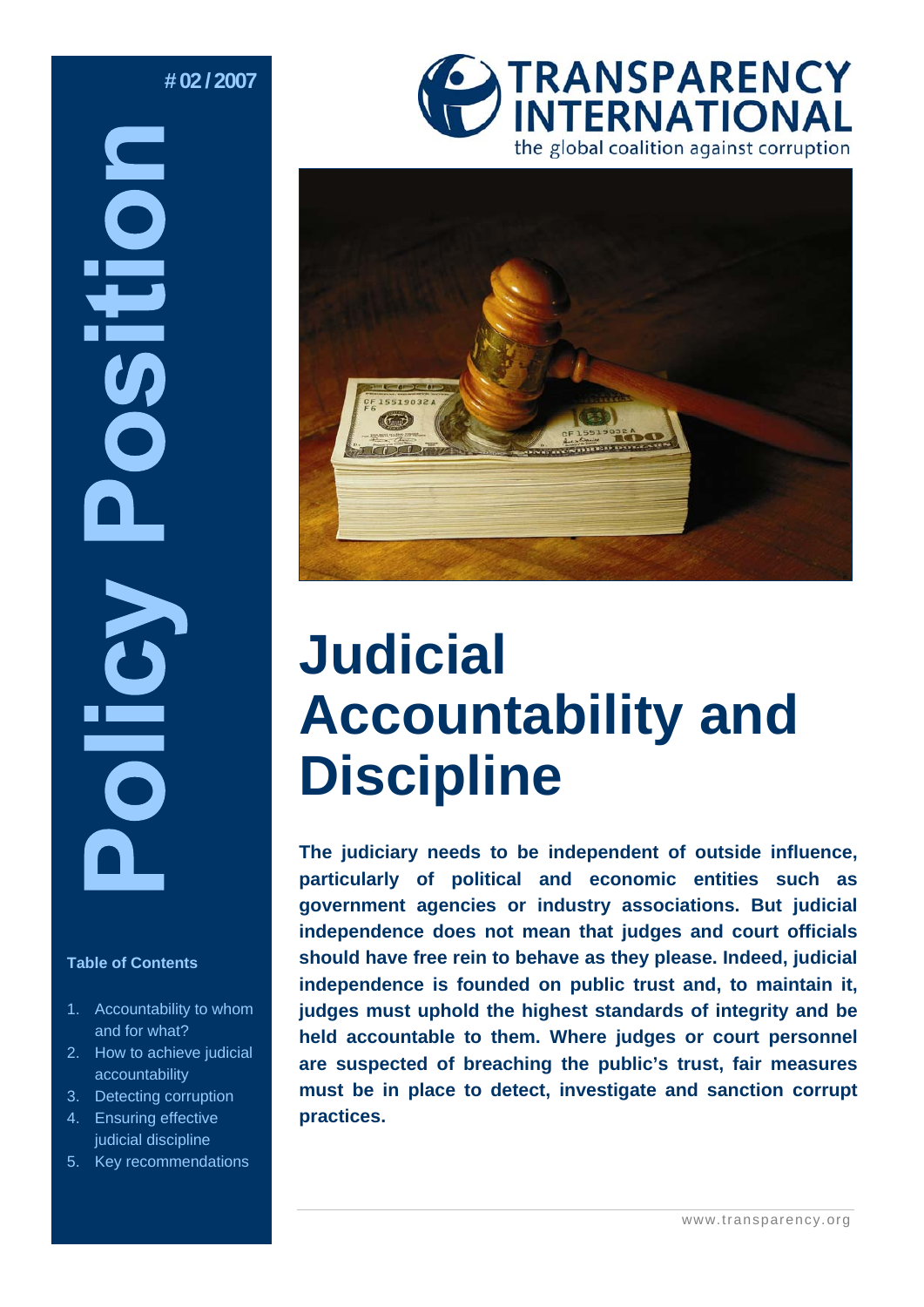

**The judiciary must be accountable to the law, in the sense that the decisions made are in accordance with the law and are not arbitrary. Like other branches of government, it must also be accountable to an external body.** 

**Developing codes of judicial conduct can also provide an important means of fostering judicial accountability, since they serve as both a guide to and a measure of judicial conduct.** 

**Incorporating whistleblower protection or anti-corruption telephone hotlines as part of judicial systems can help improve detection of corruption in the judiciary.** 

## 1. Accountability to whom and for what?

**Judicial accountability and discipline** 

In everyday terms, accountability is simply the ability to hold an individual or institution responsible for its actions. The question for the judiciary is accountability to whom and for what? Broadly speaking, the judiciary must be accountable to the law, in the sense that the decisions made are in accordance with the law and are not arbitrary. Like other branches of government, it must also be accountable to the general public it serves. Holding the judiciary accountable to an external body, such as a ministry of justice, however, raises questions as to whether this same body could be used to undermine judicial independence. External accountability mechanisms can expose the judiciary to the risk of harassment or intimidation by aggrieved parties. On the other hand, reliance on internal accountability mechanisms alone raises issues of legitimacy and transparency.

### 2. How to achieve judicial accountability

Fostering a culture of independence, impartiality and accountability among judges is a vital step towards ensuring the overall integrity of the judiciary. This is particularly the case in countries where there is a lack of accountability in other branches of government. Developing codes of judicial conduct can also provide an important means of fostering judicial accountability, since they serve as both a guide to and a measure of judicial conduct. Strong and independent judges associations, meanwhile, can provide a safe point of reference for judges, allowing them to interact with the state in an accountable, yet robustly independent manner. Ultimately, though, the judiciary must be responsible to the citizens of a country, and civil society actors, including the media and NGOs, must play an enhanced role in demanding judicial accountability.

# 3. Detecting corruption in judicial systems

Judges are expected to take decisions about breaches of law by individuals, governments and companies, but what happens if it is the judge who breaks the law? While judicial independence requires that judges have some limited measure of immunity and that they should be protected from trivial or vexatious complaints, mechanisms must be in place to ensure that corruption by judges or court personnel is detected, investigated and properly sanctioned.

Incorporating whistleblower protection or anti-corruption telephone hotlines as part of judicial systems can help improve detection of corruption in the judiciary. It is often courageous members of the public or individuals of integrity within the judicial system itself who speak out against specific instances of corruption. Such action can be encouraged by developing a confidential and rigorous formal complaints procedure so that lawyers, court users, prosecutors, police, media and civil society organisations can report suspected or actual corruption in a judicial system.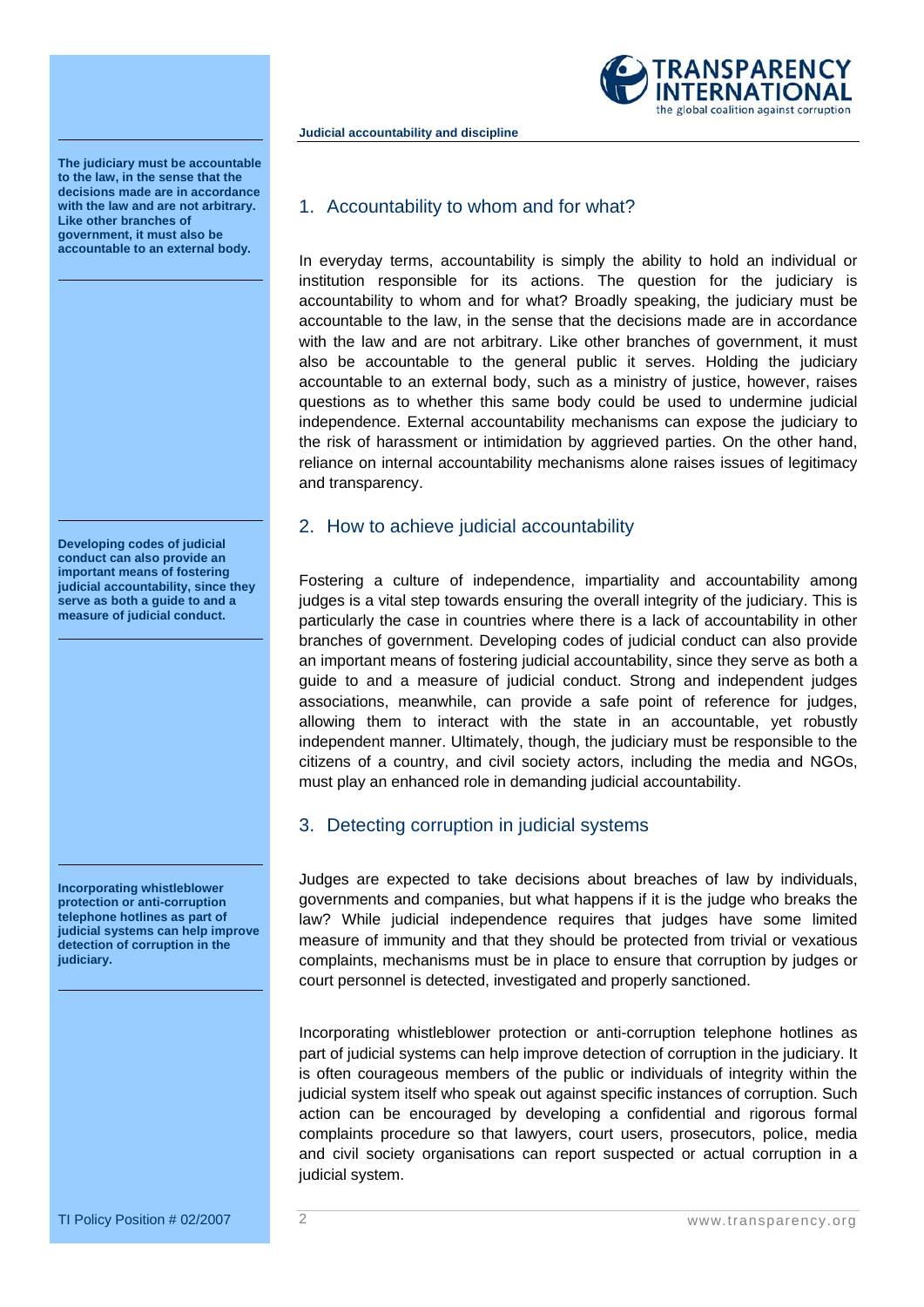

# 4. Ensuring effective judicial discipline

There are different models for judicial discipline, though all models tend to operate at two levels: first, a disciplinary system that can admonish, fine or suspend judges for misdemeanours; and, second, a system of removal of judges for serious misconduct, including corruption.

It is essential that any disciplinary mechanism is independent, fair and rigorous. In particular, a judge has the right to a fair hearing, legal representation and an appeal in any disciplinary matter. In some instances, an appellate body or judicial council may have disciplinary functions. In others, supreme courts may be responsible for disciplining lower court judges, while supreme court judges themselves may be removed by parliament. All types of procedures should be balanced to, on the one hand, protect judicial independence and, on the other, provide accountability to command public confidence. Importantly, mechanisms for judges' removal from office must be fair, transparent and take the principle of security of judicial tenure into account.

### 5. Key recommendations

- **Limited immunity** for actions relating to judicial duties should be in € place. This allows judges to make their decisions free from fear of civil suit; though immunity should not apply in corruption (or other criminal) cases.
- € **Disciplinary rules** should ensure that the judiciary carries out initial rigorous investigations of all allegations. **An independent body must investigate complaints** against judges and give reasons for its decisions.
- € Strict and exacting standards should apply to the removal of a judge. **Removal mechanisms for judges of all levels** must be clear, transparent and fair, and reasons need to be given for decisions. If there is a finding of corruption, a judge is liable to prosecution.
- € A judge should have the **right to a fair hearing**, legal representation and an appeal in any disciplinary matter.
- € A **code of judicial conduct** serves as a guide to and measure of judicial conduct, and should be developed and implemented by the judiciary. Breaches of the code must be investigated and sanctioned by a judicial body.

**It is essential that any disciplinary mechanism is independent, fair and rigorous.**